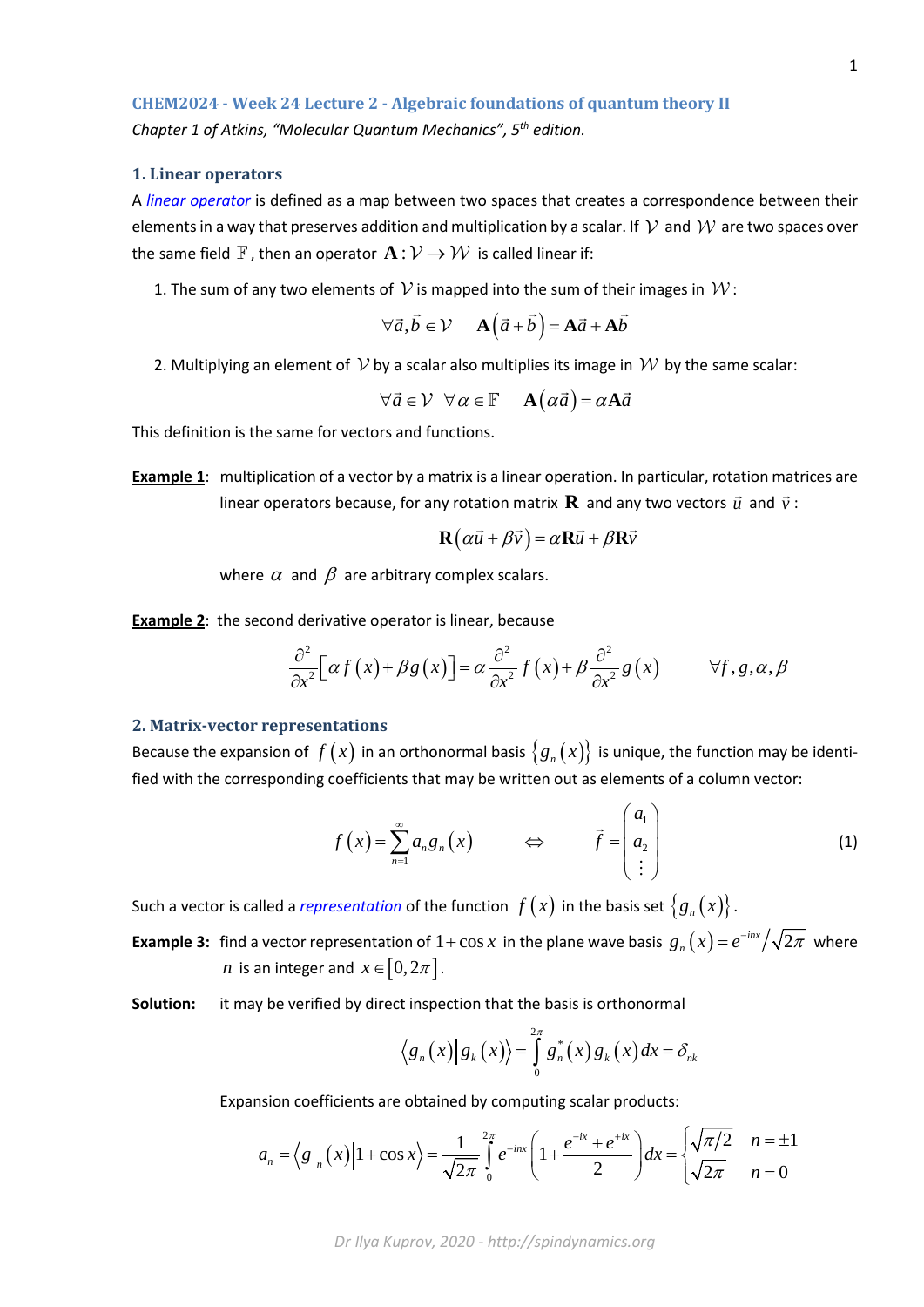All other scalar products are zero. Thus, the representation is an infinite vector with three non-zero elements:  $a_0 = \sqrt{2\pi}$  and  $a_{\pm 1} = \sqrt{\pi/2}$ .

The same technique may be applied to operators. For example, consider the eigensystem problem for some linear differential operator  $\hat{H}$  :

$$
\hat{H}\psi(x) = E\psi(x) \tag{2}
$$

Depending on the exact form of  $\hat{H}$ , such equations may be exceedingly hard to solve analytically. However, if we pick an orthonormal basis set  $\{g_n(x)\}\$  and expand the function:

$$
\psi(x) = \sum_{k} a_{k} g_{k}(x) \tag{3}
$$

then Equation (2) acquires the following form:

$$
\sum_{k} a_{k} \hat{H} g_{k}(x) = E \sum_{k} a_{k} g_{k}(x)
$$
\n(4)

After taking the scalar product of both sides of this equation with  $g_m(x)$ , we obtain the following system:

$$
\sqrt{\sum_{k} a_{k} \langle g_{m}(x) | \hat{H} | g_{k}(x) \rangle} = E \sum_{k} a_{k} \langle g_{m}(x) | g_{k}(x) \rangle
$$
\n
$$
\langle g_{m}(x) | \hat{H} | g_{k}(x) \rangle = \int g_{m}^{*}(x) \hat{H} g_{k}(x) dx
$$
\n(5)

The right hand side simplifies because the set  $\{g_n(x)\}\$ is orthonormal:

$$
\sum_{k} a_{k} \langle g_{m}(x) | g_{k}(x) \rangle = \sum_{k} a_{k} \delta_{mk} = a_{m}
$$
\n(6)

and on the left hand side, each term  $\langle g_m(x)|\hat{H} | g_k(x)\rangle$  is an integral, but ultimately just a number that we will call  $H_{mk}$ . This dramatically simplifies the system:

$$
\sum_{m} \left\{ \sum_{k} H_{mk} a_k = E a_m \right\} \tag{7}
$$

We can now recognise the matrix-vector product on the left hand side. The equation therefore simplifies further into a matrix eigensystem problem that a computer can easily solve:

$$
\mathbf{H}\vec{a} = E\vec{a} \tag{8}
$$

where  $\vec{a}$  is a vector that represents the function  $\psi(x)$  in the basis  $\{g_n(x)\}$ , and  ${\bf H}$  is a matrix with elements  $H_{mk} = ( g_m(x) \big| \hat{H} \big| g_k(x) \big\rangle$ . This *matrix representation* is equivalent to the differential equation formalism, but it is much easier to handle on digital computers.

#### **4. Mathematical framework of non-relativistic quantum mechanics**

The following statements may be viewed as a summary of one-dimensional non-relativistic quantum mechanics from the mathematical perspective:

1. Any quantum system can be described by a complex-valued function, called *wavefunction*, of coordinates and time. Such functions populate a metric space, called the *state space* of the system. The norm and the scalar product on this space are defined in the usual way:

$$
\|\psi(x)\| = \sqrt{\int \psi^*(x)\psi(x)dx} \qquad \langle \psi(x)|\varphi(x)\rangle = \int \psi^*(x)\varphi(x)dx \qquad (9)
$$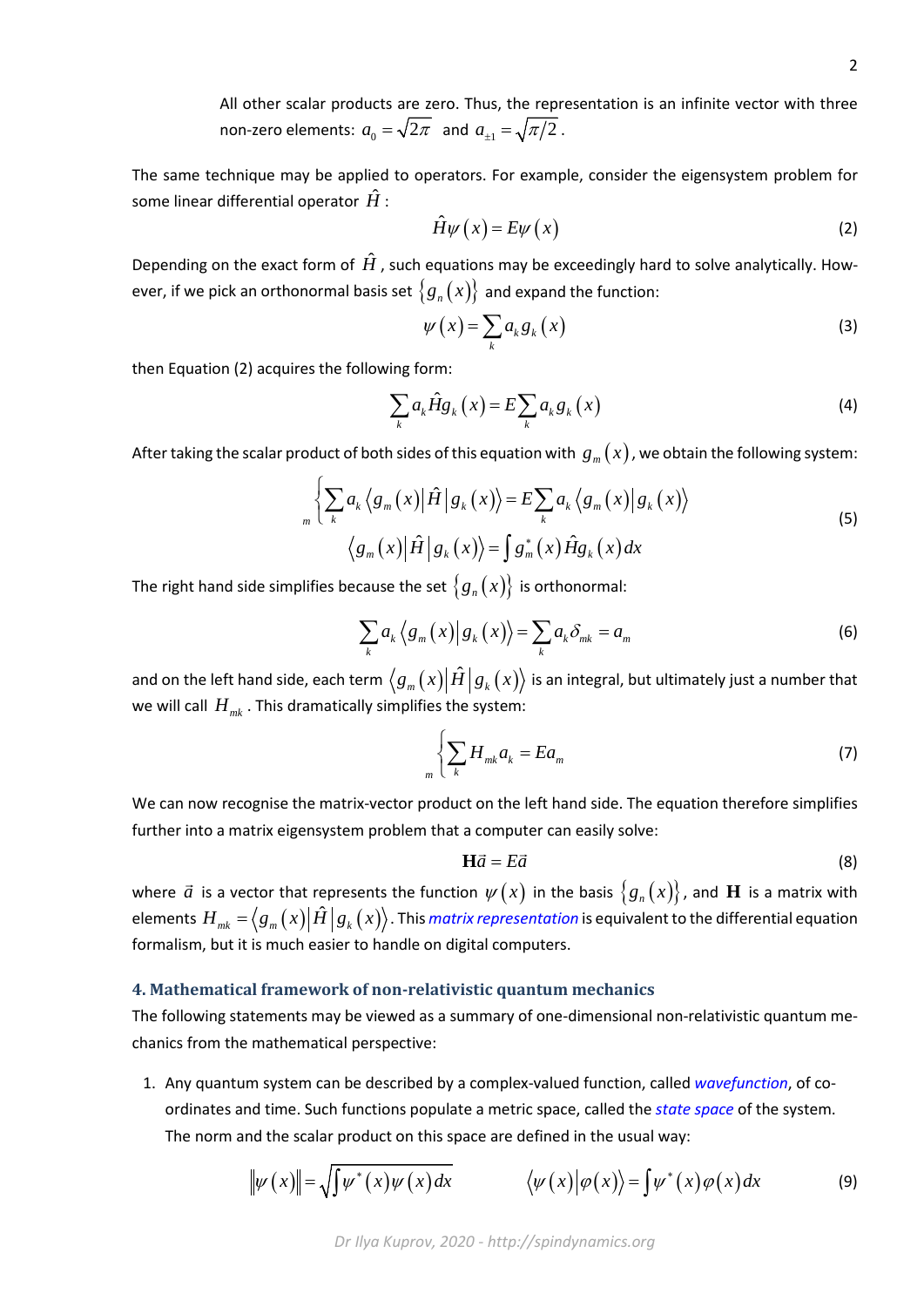where the star denotes complex conjugation and the integration is carried out over all coordinates of the system. Wavefunctions of physical systems are continuous and have an infinite number of continuous derivatives.

2. The *expectation value* (defined as the average outcome of many repeated experiments) of an observable property  $O(t)$  of a quantum system with a wavefunction  $\psi(x,t)$  is related to the wavefunction in the following way:

$$
O(t) = \langle \psi(x,t) | \hat{O} | \psi(x,t) \rangle = \int \psi^*(x,t) \hat{O} \psi(x,t) dx \tag{10}
$$

where  $\hat{O}$  is a linear multiplicative or differential operator. Simple commonly occurring operators are coordinate  $\hat{x}$ , momentum  $\hat{p}$ , and kinetic energy  $\hat{T}$ :

$$
\hat{x} = x \qquad \hat{p} = -i\frac{\partial}{\partial x} \qquad \hat{T} = \frac{1}{2m}\frac{\partial^2}{\partial x^2} \tag{11}
$$

It may be shown that eigenvalues of such operators are real and their eigenfunctions belonging to different eigenvalues are orthogonal.

3. The wavefunctions obey the *time-dependent Schrödinger equation*:

$$
\frac{\partial}{\partial t} \left| \psi \left( x, t \right) \right\rangle = -i \hat{H} \left( x, t \right) \left| \psi \left( x, t \right) \right\rangle \tag{12}
$$

where  $\hat{H}(x,t)$  is the operator that corresponds to the energy of the system. By analogy with classical mechanics it is called *Hamiltonian*. Its eigenvalues are known in chemistry as *energy levels* and its eigenfunctions, in the case of molecular quantum systems, are called *orbitals*. A plausible derivation for the Schrödinger equation may be built on the philosophical principle of causality and the theory of Lie groups. A rigorous derivation does not appear to exist.

4. The absolute square of the wavefunction  $\left|\psi \left( x,t\right) \right| ^{2}$  is the *probability density* of the system being found at the coordinate *x* at time *t* . The probability theory requirement for the sum total of all probabilities to be equal to 1

$$
\int \left| \psi \left( x,t \right) \right|^2 dx = 1
$$

then yields the *normalization condition* for the wavefunction:

$$
\|\psi\left(x,t\right)\|=1
$$

5. A measurement of an observable property *O* performed on a system in a state described by an eigenfunction  $\ket{\phi_k}$  of the corresponding operator  $\hat{O}$ 

$$
\hat{O}\big|\hspace{0.2em}\varphi_{_k}\hspace{0.2em}\big>\hspace{0.2em}=\hspace{0.2em}\lambda_{_k}\hspace{0.2em}\big|\hspace{0.2em}\varphi_{_k}\hspace{0.2em}\big>
$$

yields the corresponding eigenvalue  $\lambda_k$  with the probability of 1. A measurement of  $O$  performed on a system that is described by a linear combination of eigenfunctions of  $\hat{O}$  :

$$
|\psi\rangle = a_1 |\varphi_1\rangle + a_2 |\varphi_2\rangle + a_3 |\varphi_3\rangle + ...
$$

yields  $\lambda_1$  with probability  $\left|a_1\right|^2$ ,  $\lambda_2$  with probability  $\left|a_2\right|^2$  and so on. The normalization condition for linear combinations of wavefunctions is therefore  $\left| a_1\right|^2+\left| a_2\right|^2+\left| a_3\right|^2+...=1$  .